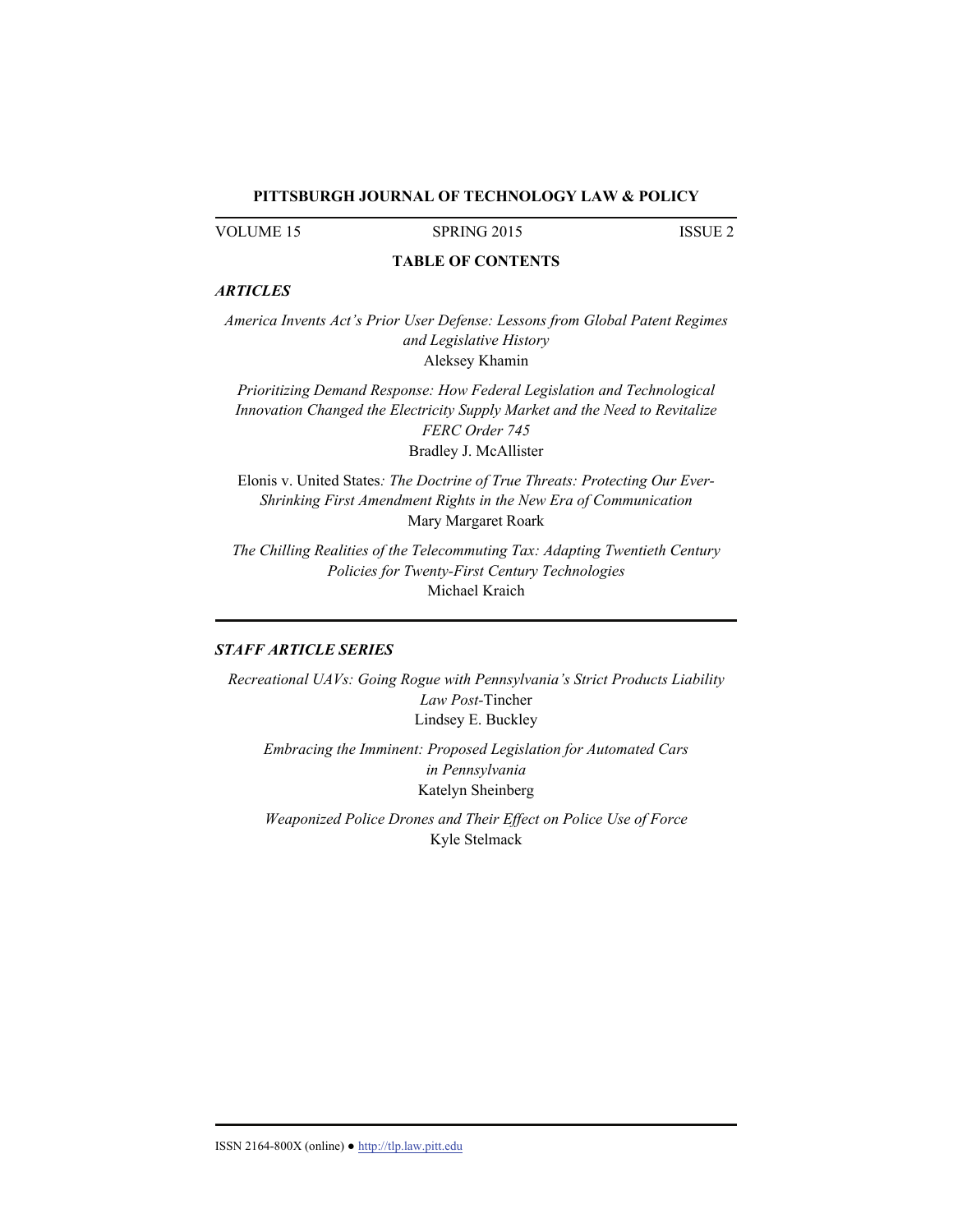### **PITTSBURGH JOURNAL OF TECHNOLOGY LAW & POLICY**

VOLUME 15 SPRING 2015 ISSUE 2

## **2014-2015 EDITORIAL STAFF**

### *Board of Editors*

*Editor-in-Chief*  SAMUEL FRANKLIN

# *Lead Executive Editor*

MEGAN DAVIS *Executive Editors* 

MATTHEW S. FEINMAN ELIE FREEDMAN

*Lead Articles Editor*  VERONICA CARTER

*Topics Editor*  CASEY MARTINEZ

*Research Editors*  NICHOLAS BUNNER PAUL ROSSARIO COURY *Managing Editor*  ALEXA SHANNON

*Staff Editors*  J DARWIN KING, JR. MICHAEL KRAICH NORBERT LAZAR GABRIELLE LEE JAMES LEE BRADLEY McALLISTER DONAE MINOR MELODY MITCHELL

*Lead Research Editor*  LARRY MCINTYRE

*Alumni Chair*  TODD HIGHTOWER

*Articles Editors*  LINDSEY BUCKLEY DANIELLE EVANS KATELYN SHEINBERG

JEREMY PAPP CATHERINE LEE RASSMAN CHRIS SCHREYER KYLE STELMACK ERIN STRANG ENDIA VEREEN JOSHUA VOCKE TYLER WILSON

*Document Technology Center* 

*Director*  LuANN M. DRISCOLL

*Staff*  PHYLLIS GENTILLE KAREN KNOCHEL DARLEEN MOCELLO BARB SALOPEK

# JADE SALYARDS NADER ALSHEIKH MAC BOOKER

TAYLOR GILLAN REBECCA HAMMOND MORGAN JENKINS REBECCA KENNEDY

SARA CREWSON

### *Faculty Advisor*

MICHAEL J. MADISON

ISSN 2164-800X (online) ● http://tlp.law.pitt.edu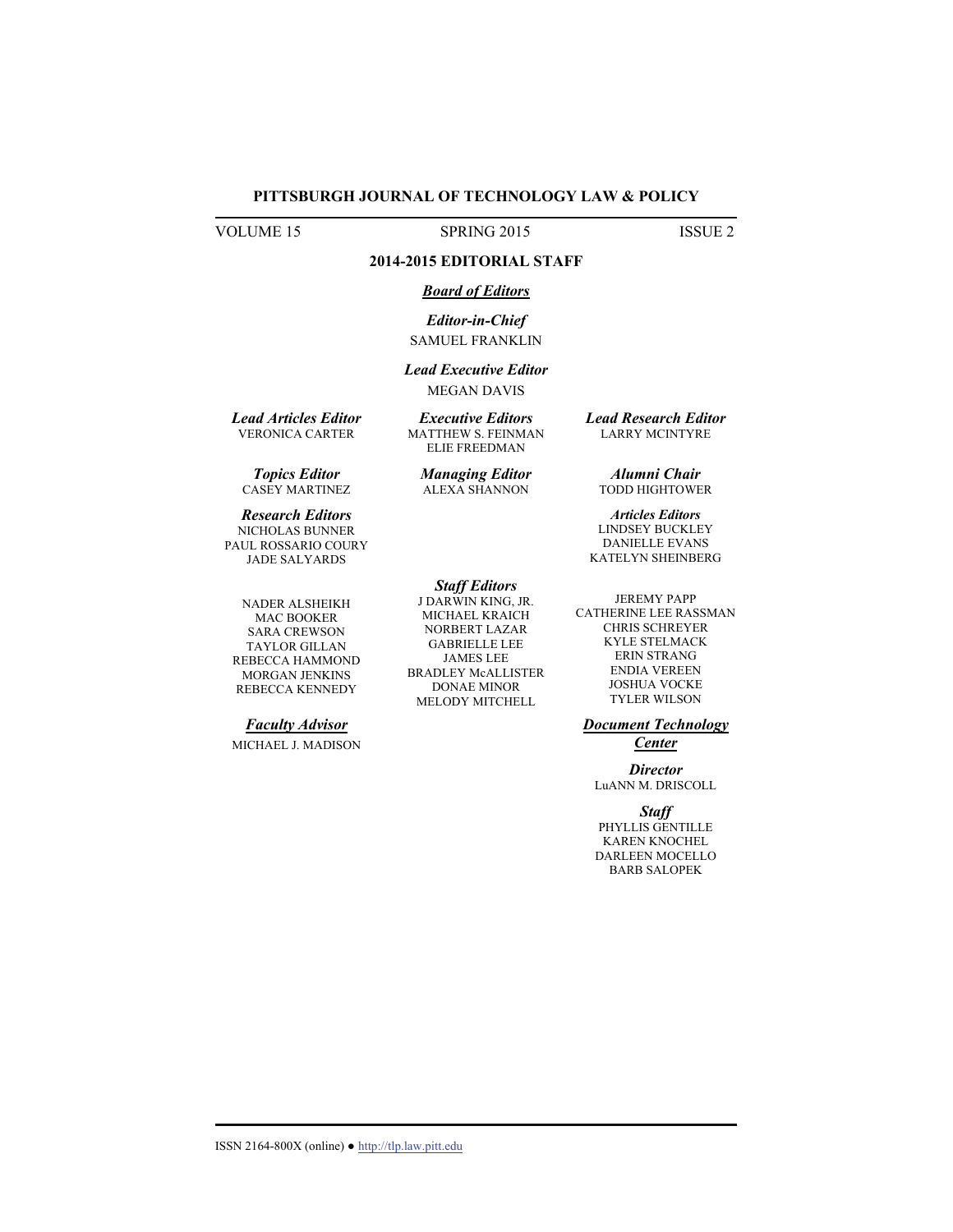#### *General Publication Information*

### **SUBSCRIBER INFORMATION**

The *Pittsburgh Journal of Technology Law & Policy* (JTLP) is a student-produced journal of contemporary legal topics involving technology of all kinds. The Journal publishes two issues per year, one in the fall and one in the spring.

**Correspondence.** Address all correspondence regarding permission to reprint to Managing Editor, *Pittsburgh Journal of Technology Law & Policy,* University of Pittsburgh School of Law, 3900 Forbes Ave. Pittsburgh, PA 15260; tlpjournal@gmail.com. Authors: see section entitled *Information for Authors.*

**Form.** The text and citations in the JTLP conform generally to THE BLUEBOOK: A UNIFORM SYSTEM OF CITATION (Columbia Law Review Ass'n et al. eds., 19th ed. 2010). Please cite this issue of the *Pittsburgh Journal of Technology Law & Policy as* 15 PGH. J. Tech. L. & Pol'y 132 (2015).

### **INFORMATION FOR AUTHORS**

The Editorial Board of the *Pittsburgh Journal of Technology Law & Policy* invites the submissions of unsolicited manuscripts. Submissions may include articles, essays, case notes, or comments concerning any aspect of the relationship between technology and the law. If any portion of a manuscript has been previously published, the author should so indicate. On certain scholarly works, JTLP will publish concurrently with another Journal.

**Format.** Authors may submit manuscripts in electronic or hardcopy form, though electronic submissions are strongly encouraged. Electronic submissions should be sent as attachments in Microsoft Word format to pittjtlp.submissions@gmail.com. Authors should submit double-spaced, single-sided manuscripts with generous margins. We regret that submissions cannot be returned. Authors should retain an exact copy of any material submitted.

**Citations.** All citations should conform to THE BLUEBOOK: A UNIFORM SYSTEM OF CITATION (Columbia Law Review Ass'n et al. eds., 19th ed. 2010). Additionally, the author should include his or her credentials, including full name, degrees earned, academic or professional affiliations, and citations to previously published articles.

**Copyrighted Material.** If manuscript contains any copyrighted table, chart, graph, illustration, photograph, or more than eight lines of text, the author must obtain written permission from the copyright holder for use of the material. A photocopy of such written permission should accompany the submission.

**Mailing Address.** The *Pittsburgh Journal of Technology Law & Policy* (JTLP) strongly prefers electronic submissions be sent as Microsoft Word attachments to